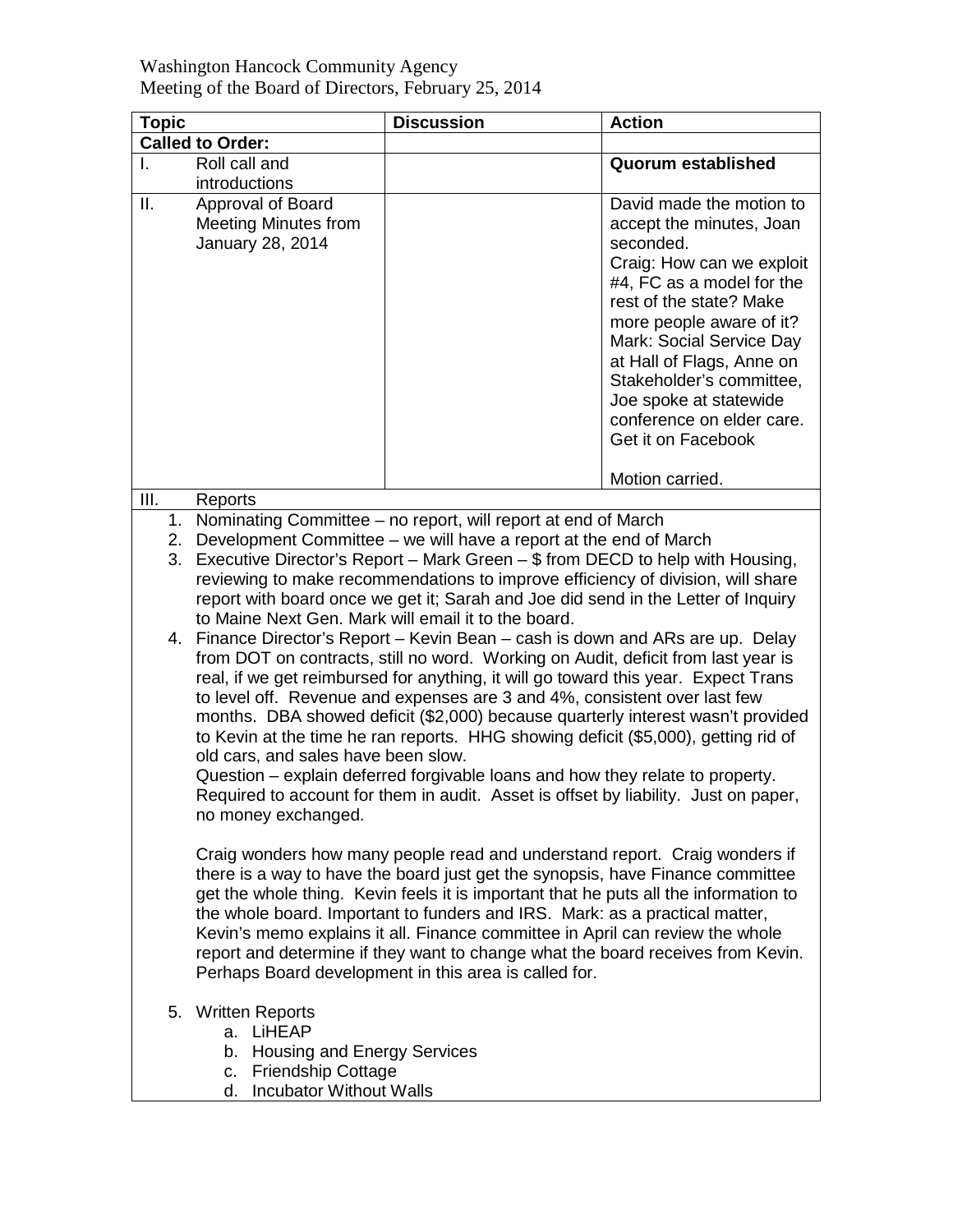## Washington Hancock Community Agency Meeting of the Board of Directors, February 25, 2014

| Veteran's Program<br>е.                                                                                                                                               |                                                                                                                                                                                                                                                                                                                                                                                                                                                                                                                                                                                                                                                                                                                                                                                                                                                                                                                                                                                                                                                                                           |                                                                                                                                     |
|-----------------------------------------------------------------------------------------------------------------------------------------------------------------------|-------------------------------------------------------------------------------------------------------------------------------------------------------------------------------------------------------------------------------------------------------------------------------------------------------------------------------------------------------------------------------------------------------------------------------------------------------------------------------------------------------------------------------------------------------------------------------------------------------------------------------------------------------------------------------------------------------------------------------------------------------------------------------------------------------------------------------------------------------------------------------------------------------------------------------------------------------------------------------------------------------------------------------------------------------------------------------------------|-------------------------------------------------------------------------------------------------------------------------------------|
| <b>Transportation Director's Report</b><br>f.                                                                                                                         |                                                                                                                                                                                                                                                                                                                                                                                                                                                                                                                                                                                                                                                                                                                                                                                                                                                                                                                                                                                                                                                                                           |                                                                                                                                     |
| g.                                                                                                                                                                    | Development and Community Services                                                                                                                                                                                                                                                                                                                                                                                                                                                                                                                                                                                                                                                                                                                                                                                                                                                                                                                                                                                                                                                        |                                                                                                                                     |
|                                                                                                                                                                       |                                                                                                                                                                                                                                                                                                                                                                                                                                                                                                                                                                                                                                                                                                                                                                                                                                                                                                                                                                                                                                                                                           |                                                                                                                                     |
| To authorize the<br>1.                                                                                                                                                |                                                                                                                                                                                                                                                                                                                                                                                                                                                                                                                                                                                                                                                                                                                                                                                                                                                                                                                                                                                                                                                                                           |                                                                                                                                     |
| IV.<br>Items for Board Action<br><b>Executive Director to</b><br>work with other<br>Transportation<br>Providers to submit a<br>bid for a transportation<br>brokerage. | 1. Brief review of history of<br>transportation changes<br>over past year. Mark has<br>been meeting with<br>Coastal Trans, Waldo<br>CAP trans, Aroostook<br>County Trans to see if<br>there is interest in<br>creating our own<br>brokerage. Hired grant<br>writer, putting together<br>proposal. RFP out next<br>week, probably due by<br>end of March. Want to<br>emulate Penquis if<br>possible. Grant will cost<br>total of 10-12,000. Have<br>to be operational by July.<br>Asking board to allow us<br>to go forward pursuing<br>brokerage proposal with<br>other providers. Expect<br>Exec committee meeting<br>in March to approve other<br>action items (ratified by<br>full board in March). Will<br>move fast.<br>Questions: is there a<br>mandate to increase<br>scale from just Wash and<br>Hancock. Reason to band<br>together - reduce risk,<br>reduce start-up costs.<br>Has rule changed about<br>separation from<br>Broker/trans provider?<br>Some of the "federal"<br>rules are actually state<br>rules, and there are<br>waivers that can be<br>implemented to reduce | 1. Motion to go forward<br>with shared brokerage<br>with other districts made<br>by: Martha Seconded:<br><b>Ruth Motion carried</b> |
|                                                                                                                                                                       | that requirement.                                                                                                                                                                                                                                                                                                                                                                                                                                                                                                                                                                                                                                                                                                                                                                                                                                                                                                                                                                                                                                                                         |                                                                                                                                     |
|                                                                                                                                                                       |                                                                                                                                                                                                                                                                                                                                                                                                                                                                                                                                                                                                                                                                                                                                                                                                                                                                                                                                                                                                                                                                                           |                                                                                                                                     |
|                                                                                                                                                                       | Martha to Linda - what                                                                                                                                                                                                                                                                                                                                                                                                                                                                                                                                                                                                                                                                                                                                                                                                                                                                                                                                                                                                                                                                    |                                                                                                                                     |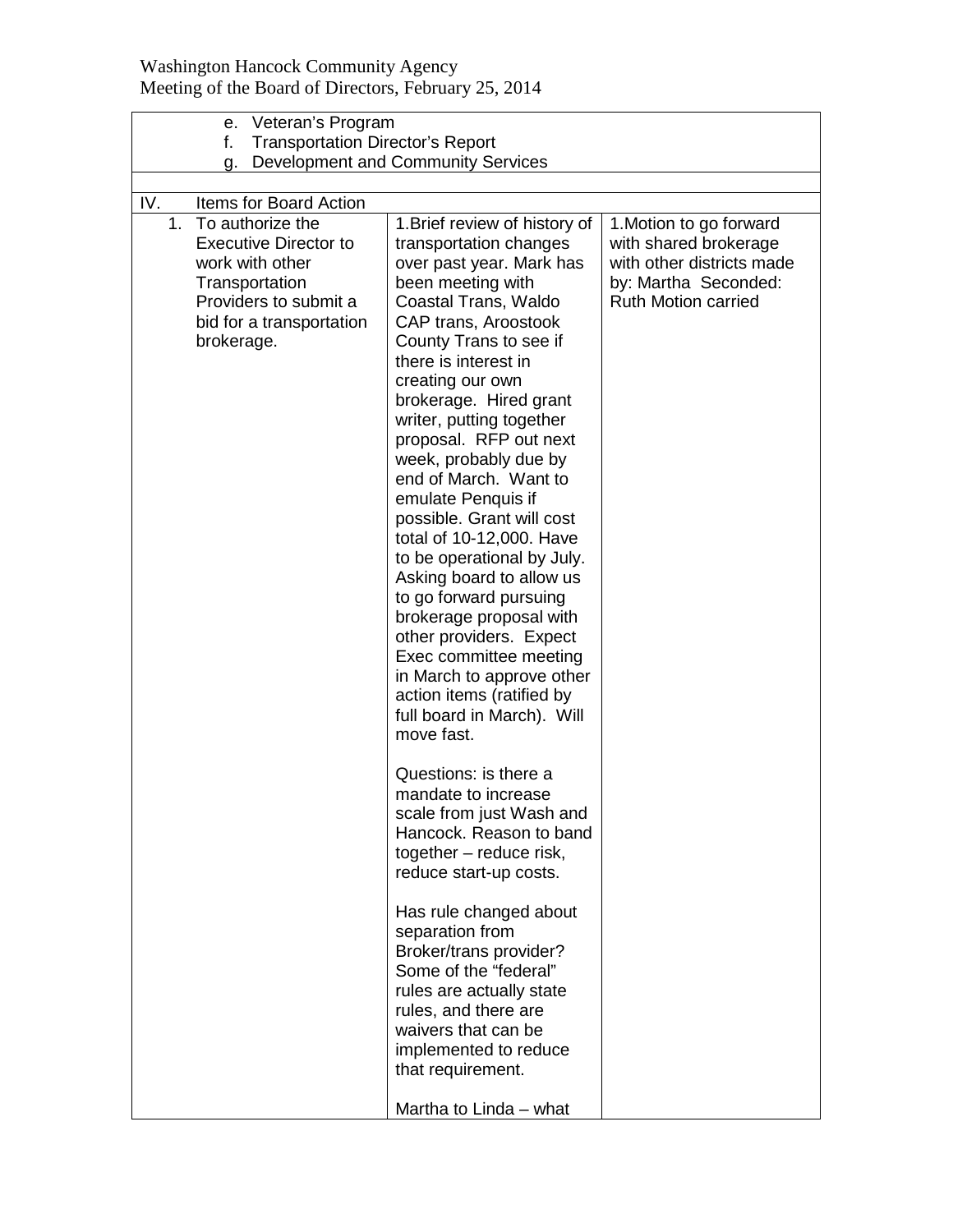| do you think about this?<br>Linda – everyone was<br>shocked when York trans<br>shut down. Don't see<br>how we can do anything<br>BUT go forward with a<br>brokerage either with the<br>group or by ourselves.                                                                                                                                                                             |  |
|-------------------------------------------------------------------------------------------------------------------------------------------------------------------------------------------------------------------------------------------------------------------------------------------------------------------------------------------------------------------------------------------|--|
| Who will own the phone<br>service?<br>Ans: the group will form a<br>corporation (maybe non-<br>profit or not), owned<br>equally by 4 providers,<br>and they will own the<br>assets. Some discussion<br>that WHCA will provide<br>financial oversight                                                                                                                                      |  |
| Ruth: Do we think we<br>have the people and<br>expertise to make this<br>happen?                                                                                                                                                                                                                                                                                                          |  |
| Big job. Mark is worried $-$<br>what happens if we get<br>it? That is why we are<br>meeting weekly and<br>getting as much done<br>ahead of time as<br>possible.                                                                                                                                                                                                                           |  |
| RK - didn't know we were<br>in it to make money.<br>MG - we need to make a<br>little money here to cover<br>our more innovative<br>programs.<br>RK we need to make sure<br>we provide a quality<br>service.<br>LB we are required to<br>show local match fro<br>every bus. If we get<br>100,000 to operate<br>system, we need 100,000<br>to match it. This is where<br>the "income" goes. |  |
| With RFP, each region                                                                                                                                                                                                                                                                                                                                                                     |  |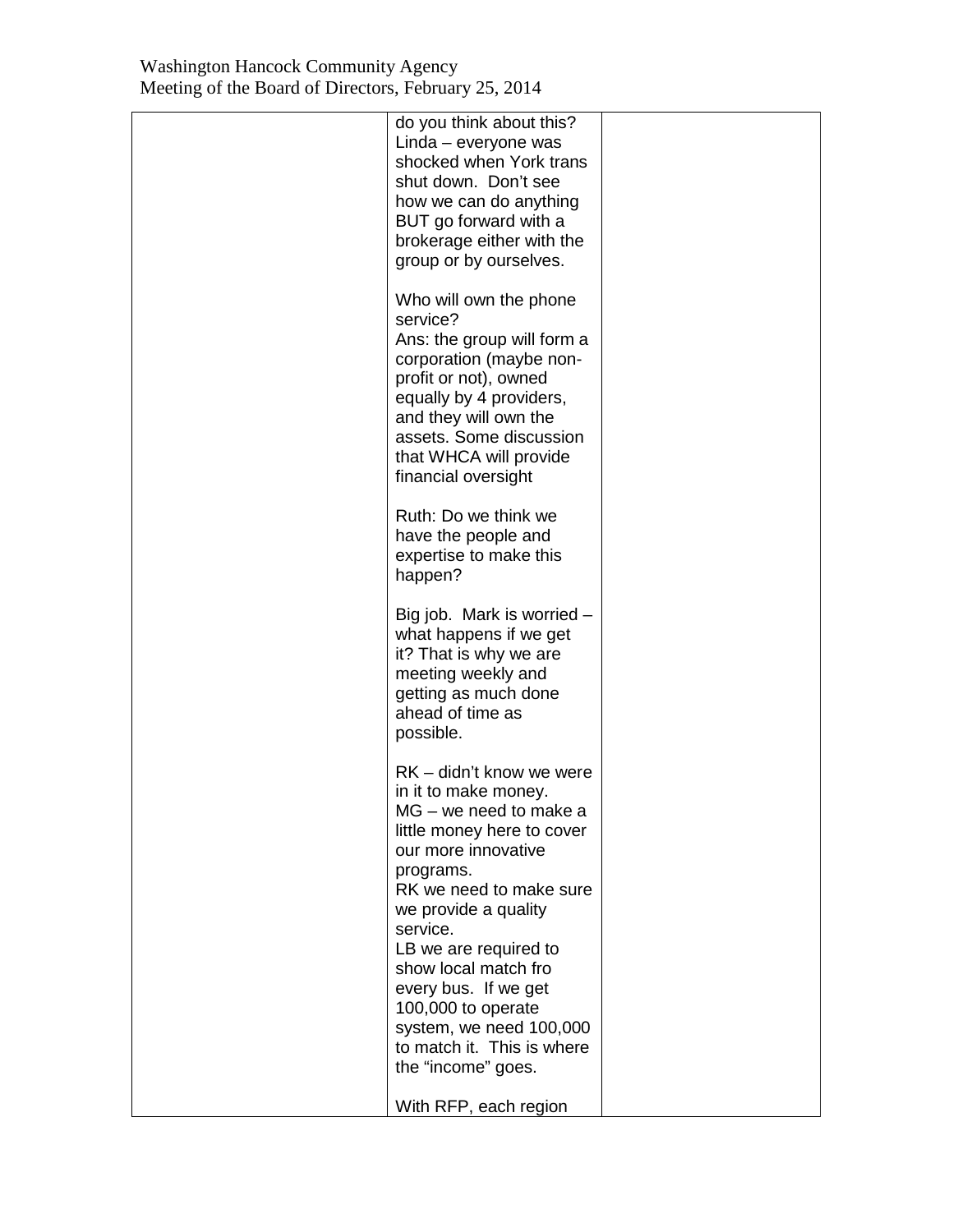|                                                                                                                  | has to be submitted by<br>itself. This is not one<br>response for three<br>regions. If we do decide<br>to go it ourselves, it will<br>be easy for J to switch it<br>around to have it just be<br>us.<br>BS are partners roughly<br>the same size?<br>Yes, and we are more<br>rural than other parts of<br>the state.                                                                                                                                                                                                                                                                     |                                                                                  |
|------------------------------------------------------------------------------------------------------------------|------------------------------------------------------------------------------------------------------------------------------------------------------------------------------------------------------------------------------------------------------------------------------------------------------------------------------------------------------------------------------------------------------------------------------------------------------------------------------------------------------------------------------------------------------------------------------------------|----------------------------------------------------------------------------------|
| 2. To approve the<br><b>Transportation Drug</b><br>and Alcohol Policy, as<br>amended by the Maine<br>DOT review. | 2. Does this include<br>volunteers? No.<br>David found 5-6 typos in<br>new language, needs<br>spell check<br>Ruth: scared by average<br>person is 250#.                                                                                                                                                                                                                                                                                                                                                                                                                                  | 2. Motion to go forward<br>made by: Bernie<br>Seconded: Martha Motion<br>carried |
| 3. Added item: Investment<br>Policy                                                                              | 3. Craig and David want to<br>lead discussion (no action<br>necessary at this time)<br>Asking for freeze on NEW<br>fossil fuel investments.<br>Divest current<br>investments over the next<br>three years.<br>Handout: list of<br>companies around the<br>country which are<br>divesting.<br>Second handout lists<br>history and some return<br>comparisons.<br>LD1461 currently before<br>legislature. Aimed at<br>MPERS, target to divest<br>holdings.<br>Reason for divestiture<br>would be to encourage<br>companies to develop<br>other energy sources.<br>Amanda: divestiture does |                                                                                  |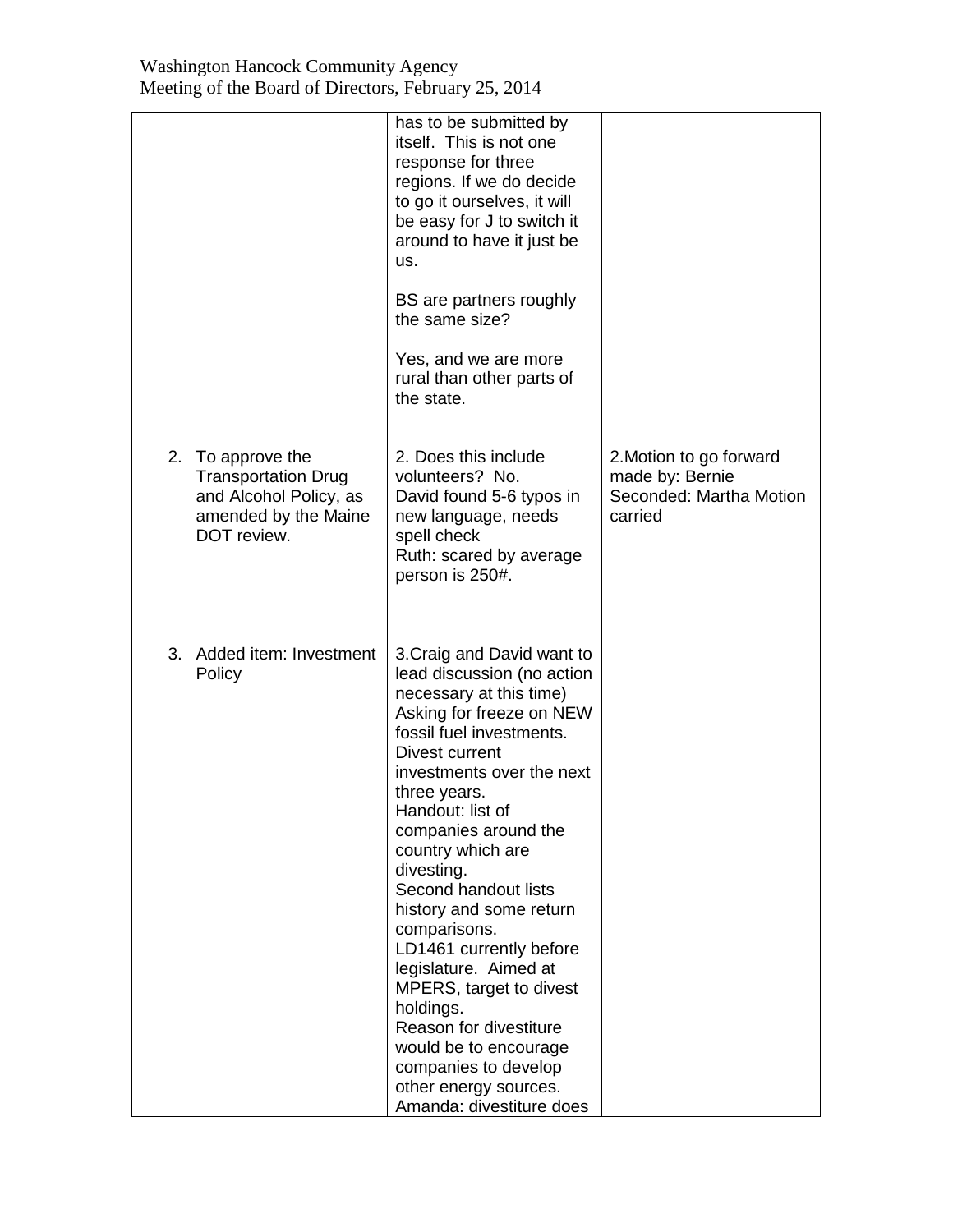| not hit companies as hard<br>as boycotting sales does.                                                                                                                                                                                                                                                                                                                          |  |
|---------------------------------------------------------------------------------------------------------------------------------------------------------------------------------------------------------------------------------------------------------------------------------------------------------------------------------------------------------------------------------|--|
| David and Craig's hope<br>and dream is to be the<br>first CAP in the nation to<br>divest of fossil fuel<br>stocks. Publicize this and<br>be a catalyst for change.                                                                                                                                                                                                              |  |
| Response – BC would<br>like to continue talking<br>about this. Our investor<br>works for us.<br>NF - Heard from 350 at a<br>conference in Boston this<br>fall, and the importance of<br>this movement.<br>Interested in talking more<br>about it.<br>JW discuss more. If we<br>believe in climate change,<br>then we all have<br>responsibility to make<br>things less drastic. |  |
| MG understands passion,<br>would be helpful if we<br>could decide when we<br>are going to vote and how<br>we go about it. Couple of<br>choices: Vote next<br>meeting? Send it to<br>Finance, have them make<br>recommendation, then<br>vote on that.                                                                                                                            |  |
| BF agrees with second<br>suggestion.                                                                                                                                                                                                                                                                                                                                            |  |
| RS can't do it fast enough<br>to suit her.                                                                                                                                                                                                                                                                                                                                      |  |
| <b>BS</b> wants to decide<br>before he times out.                                                                                                                                                                                                                                                                                                                               |  |
| DS make sure everyone<br>has enough information<br>before they vote.                                                                                                                                                                                                                                                                                                            |  |
| RK - can't do it fast                                                                                                                                                                                                                                                                                                                                                           |  |